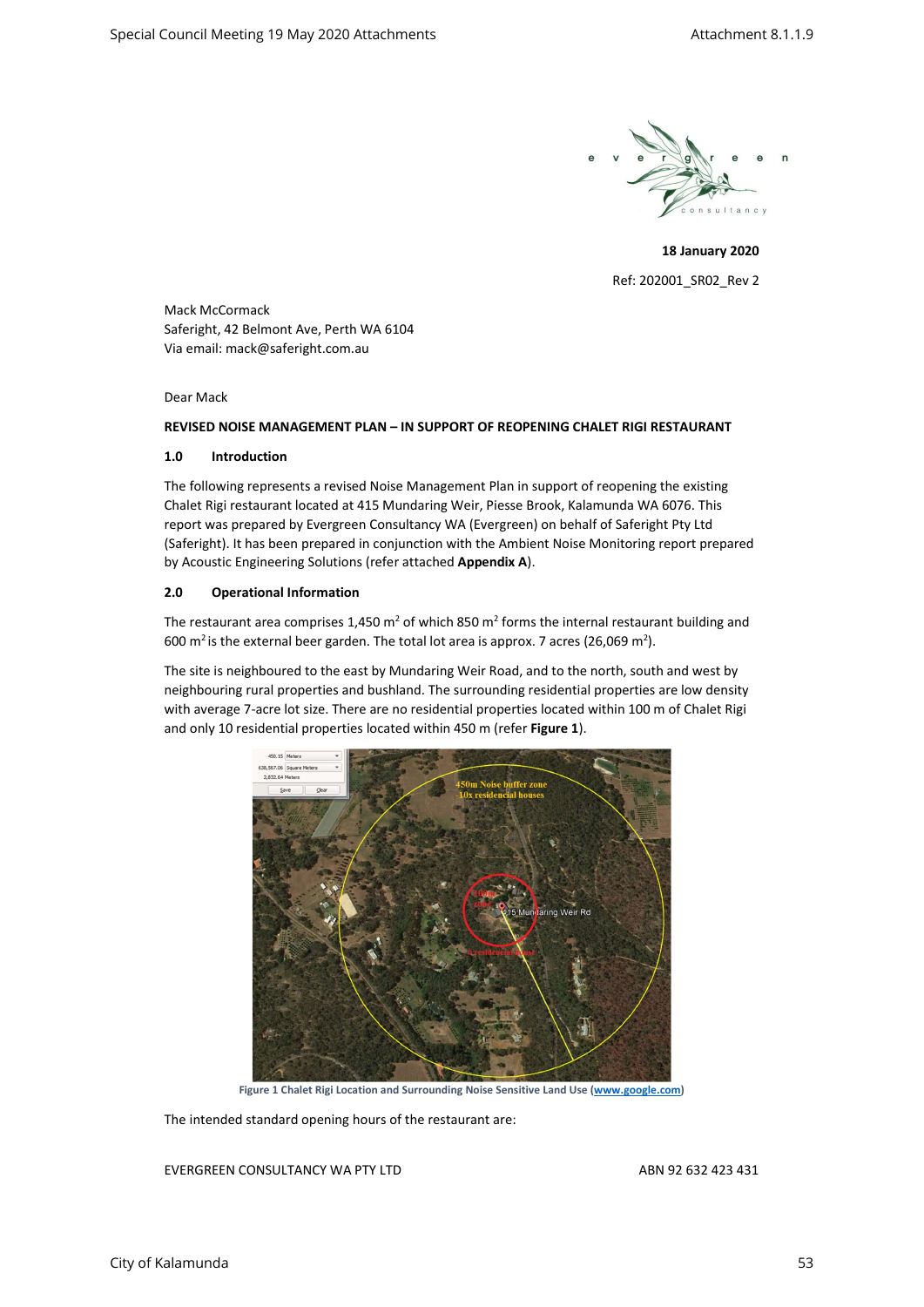- Saturday:  $7 am 12 am (midnight)$
- Sunday: 7 am 10 pm
- $\bullet$  Monday:  $7 \text{ am} 10 \text{ pm}$
- Tuesday: 7 am 10 pm
- Wednesday: 7 am 10 pm
- Thursday: 7 am 12 am (midnight)
- Friday:  $7 \text{ am} 12 \text{ am}$  (midnight)
- $\bullet$  Public Holidays 11 am  $-$  10 pm

Chat Rigi will be specifically targeted on the daytime market, focusing on families or groups who want to enjoy breakfast or lunch. Final dinner booking for patrons on Thursday, Friday and Saturday will be 9 pm. Final dinner booking for patrons between Sunday to Wednesday will be 8 pm.

The owners envisage that the restaurant will likely be closed after an early dinnertime ( $6 - 8$  pm) between Sunday to Wednesday, limiting the later dinner sitting to Thursday, Friday and Saturday evenings.

At the close of trade, all service ceases and remaining patrons will be politely directed to finish their drinks and vacate the premises one group at a time. Lights will be turned up and air conditioning turned off.

The owner recognises the concerns of surrounding residents that the restaurant may lead to unacceptable noise impacts at neighbouring properties. A number of mitigating conditions are proposed for the operating hours of the restaurant as follows:

- The outdoor eating area will not be open to customers until 9 am to ensure external noise is kept to a minimum during the breakfast shift (starting at 7 am).
- The outdoor eating area will not be open to customers after 10 pm to ensure external noise is kept to a minimum at night.
- Once the restaurant ceases trading, it will remain open for an additional 30 minutes to allow the gradual exit of remaining patrons in a quiet manner rather than ejecting patrons all at once.

These controls have been designed to respect the amenity and peace of the immediate neighbouring properties.

Some isolated variances may be expected from the above operating hours and conditions, although these would be limited to isolated occurrences on special events e.g. birthday celebrations.

#### 3.0 Baseline Noise Conditions

The attached Ambient Noise Monitoring report prepared by Acoustic Engineering Solutions provides a measurement of baseline noise conditions at the Chalet Rigi property and at 3 off-site locations.

The noise monitoring was undertaken on Monday 9 September 2019 between 2:25 pm and 4:10 pm on a calm non-windy day. Noise measurements were collected from 5 locations (refer Figure 2):

- L1 Chalet Rigi site entrance on Mundaring Weir Road
- L2 Chalet Rigi beer garden area at rear of restaurant
- L3 Corner of Mundaring Weir Road and Fern Road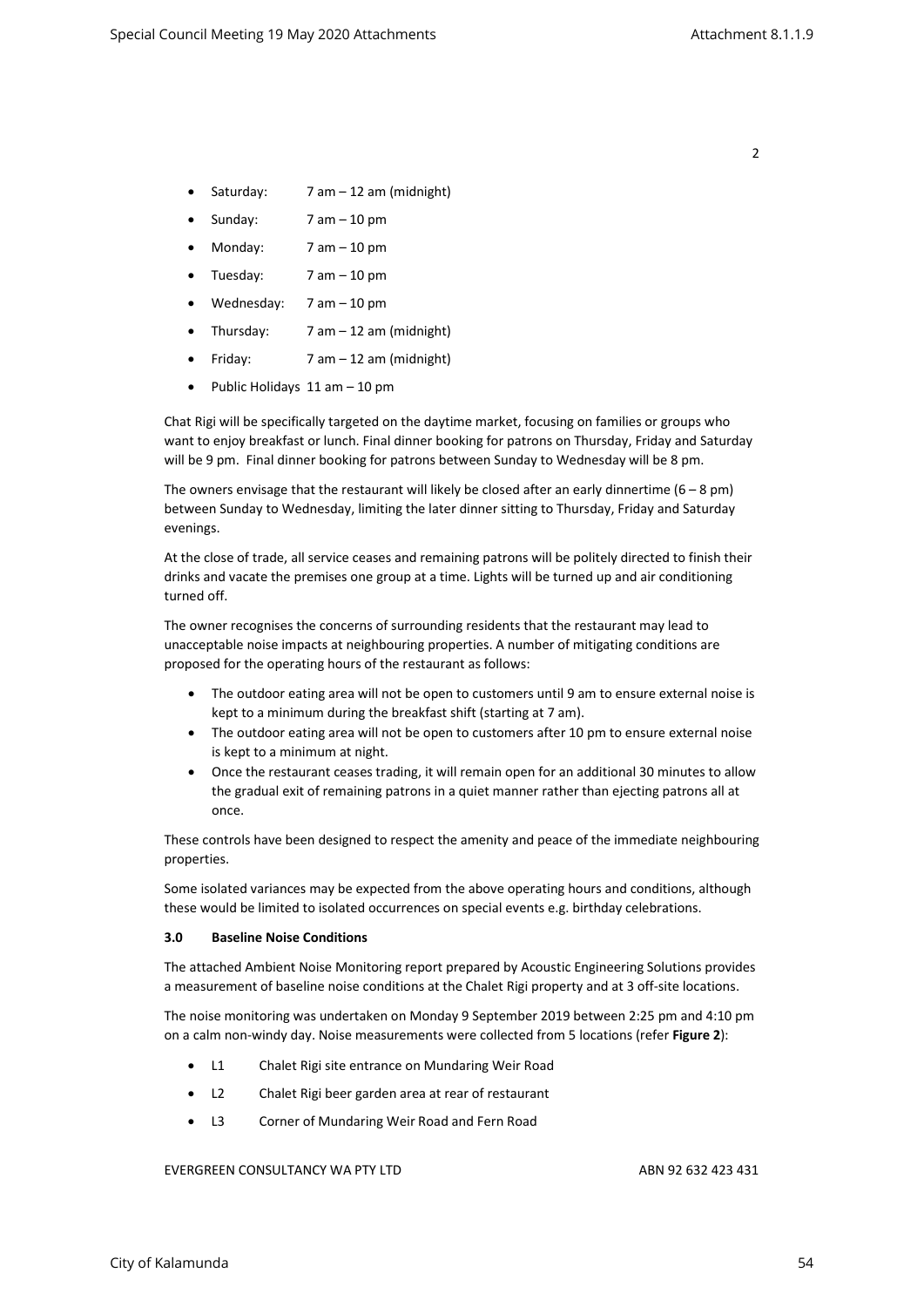- L4 Entrance to residential property at 142 Aldersyde Road
- L5 Boundary fence to residential property at 53 Aldersyde Road



Figure 2 Ambient Noise Monitoring Locations (www.google.com)

Noise monitoring was completed in accordance with the procedures outlined in AS 10554 and the Environmental Protection (Noise) Regulations 1997.

The average A-weighted noise levels (LASeq), or equivalent continuous level, ranged between:

- A minimum of 43.6 dB(A) in the Chalet Rigi beer garden area; to
- A maximum of 57.9 dB(A) at the Chalet Rigi site entrance on Mundaring Weir Road.

The noise levels exceeded for 10% of the time (LA10) ranged between:

- A minimum of 45.8 dB(A) in the Chalet Rigi beer garden area; to
- A maximum of 61.1 dB(A) at the Chalet Rigi site entrance on Mundaring Weir Road.

The Acoustic Engineering Solutions report notes that the observed noise was dominated by sporadic traffic on Mundaring Weir Road and Aldersyde Road, alongside a continuous noise from the running of nearby surface water course Hackett's Gully and occasional dogs barking.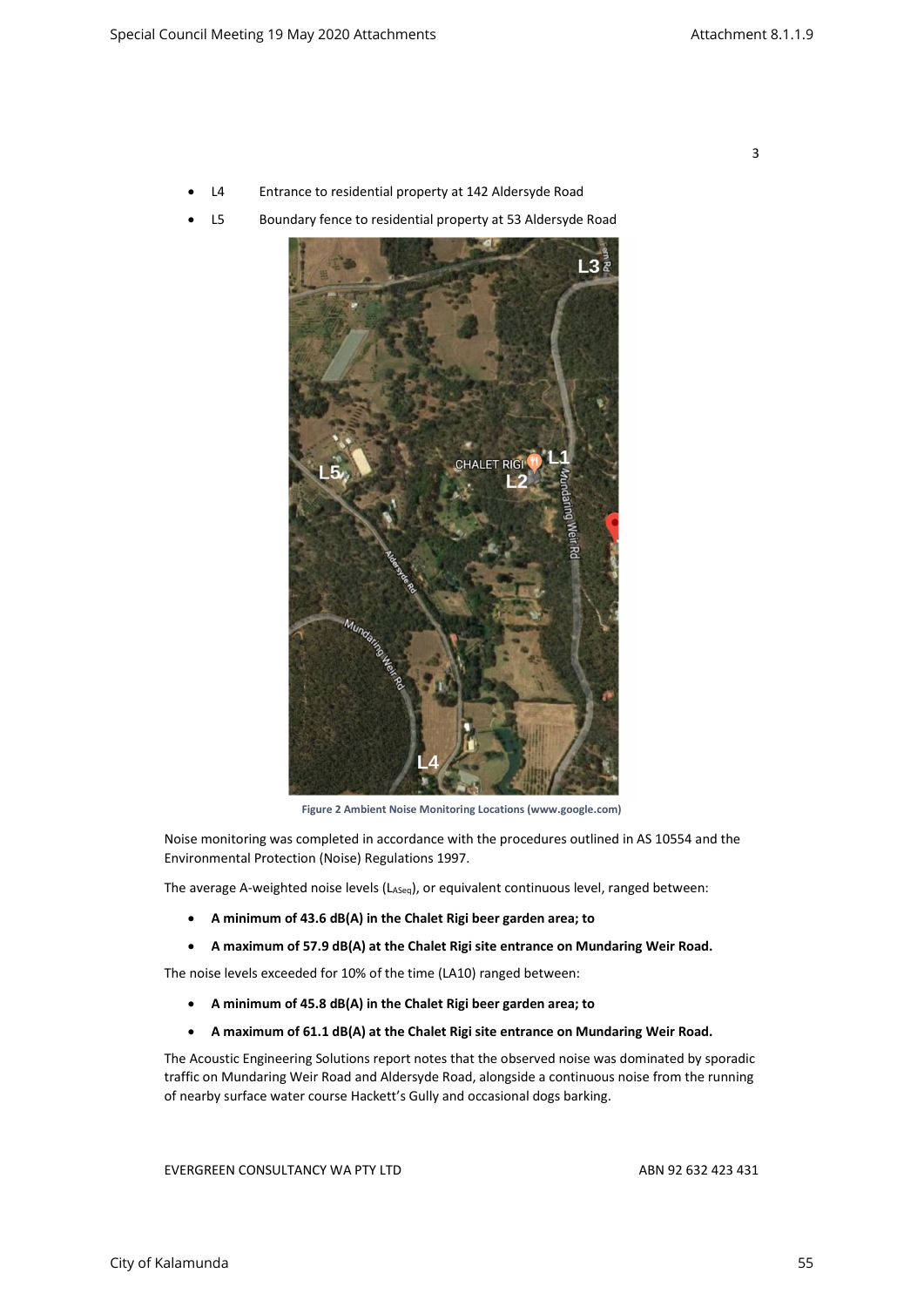## 4.0 Noise Management Criteria

The Environmental Protection (Noise) Regulations 1997 (Regulations 7 and 8) set the maximum allowable external noise levels for the surrounding areas of operational premises, including those of restaurants. For residential areas (or properties), this is determined by the calculation of an Influencing Factor (IF) added to the base levels shown in Table 1. The IF is calculated based on the usage of the land within 100 m and 450 m buffers from the operational premises.

| <b>Premises Receiving Noise</b>                  | <b>Time of Day</b>                                                                      | $L_{A10}$ | $L_{A1}$ | $L_{\text{Amax}}$ |
|--------------------------------------------------|-----------------------------------------------------------------------------------------|-----------|----------|-------------------|
| Noise Sensitive Properties<br>(e.g. residential) | <b>DAY</b><br>7 am – 7 pm Monday to Saturday                                            |           | $55+IF$  | $65+IF$           |
|                                                  | SUNDAY / PUBLIC HOLIDAY<br>9 am - 7 pm Sundays and Public Holidays                      |           | $50+IF$  | $65+IF$           |
|                                                  | <b>EVENING</b><br>$7$ pm $-10$ pm All Days                                              | $40+IF$   | $50+IF$  | $65+IF$           |
|                                                  | <b>NIGHT</b><br>10 pm – 7 am Monday to Saturday<br>10 pm – 9 am Sunday / Public Holiday | $35+IF$   | $45+IF$  | $55+IF$           |
| Industrial and Utility                           | ALL HOURS AND DAYS                                                                      | 65        | 80       | 90                |

|  | Table 1 Noise Management Criteria in Environmental Protection (Noise) Regs |  |
|--|----------------------------------------------------------------------------|--|
|--|----------------------------------------------------------------------------|--|

Notes:

LA10 – the noise level exceeded for 10% of the time

L<sub>1A</sub> - the noise level exceeded for 1% of the time

 $L_{Amax}$  – the maximum noise level

IF - the influencing factor

The Environmental Protection (Noise) Regulations 1997 (Regulation 9) also require that any received noise be free of annoying characteristics, including tonality, modulation and impulsiveness, as defined below:

- **Impulsiveness** a variation in a noise where the difference between  $L_{\text{Apeak}}$  and  $L_{\text{Amax Slow}}$  is more than 15 dB when determined for a single representative event.
- Modulation a variation in the noise that:
	- (a) is more than 3 Db  $_{\text{LA Fast}}$  or is more than 3 dB  $_{\text{LA Fast in}}$  any one-third octave band
	- (b) is present for more at least 10% of the representative assessment period
	- (c) is regular, cyclic and audible
- Tonality the presence of tonal characteristics where the difference between:
	- (a) the A-weighted sound pressure level in any one-third octave band; and
	- (b) the arithmetic average of the A-weighted sound pressure levels in the 2 adjacent one-third octave bands

is greater than 3 dB when the sound pressure levels are determined as LAeq,T levels where t he time period T is greater than 10% of the representative assessment period, or greater tha n 8 dB at any time when the sound pressure levels are determined as LA Slow levels.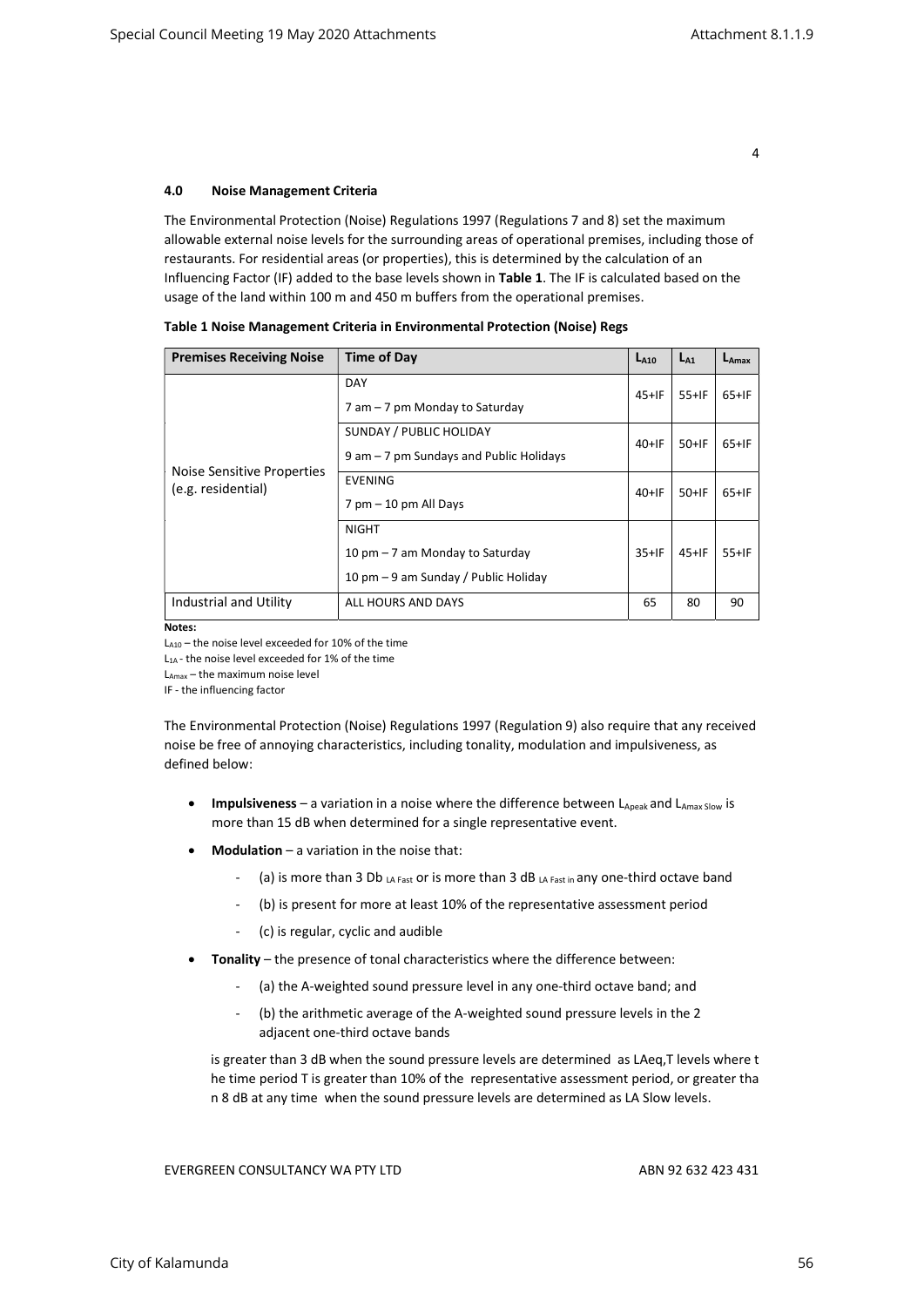Where the noise emission is not music, if the above characteristics exist and cannot be practicably removed, then any measured level is adjusted according to the following:

- Where impulsiveness is present, +10 dB(A)
- Where modulation is present, +5 dB(A)
- Where tonality is present, + 5dB(A)

These adjustments are cumulative to a maximum of 15 dB.

Given the location of nearby noise sensitive properties (residential premises) within 500 m of the Chalet Rigi development, the IF has been determined to be 0 dB(A). Therefore, the assigned noise levels for Chalet Rigi would be as specified in Table 1, summarised below:

- The applicable criterion for noise assessment is an L10 of 45 dB(A) on Mondays to Saturdays up to 7 pm.
- On Sundays and Public Holidays, the criterion is an L10 of 40 dB(A) up to 7 pm.
- In the evenings on all days (7 pm  $-$  10 pm), the applicable criterion is an L10 of 40 dB(A).
- The criterion reduces to an L10 of 35  $dB(A)$  at night-time, or between 10 pm 7 am on Monday to Saturday, or 10 pm – 9 am on Sundays and Public Holidays.

# 5.0 Ambient Noise compared to Noise Management Criteria

The ambient noise levels recorded during the September 2019 monitoring have been compared against the noise management criteria specified in the Environmental Protection (Noise) Regulations 1997, as shown in Table 2.

| Date / Time                                           | <b>Noise Management</b> |    | <b>Ambient Background Noise Sept 2019</b> |      |      |      |      |
|-------------------------------------------------------|-------------------------|----|-------------------------------------------|------|------|------|------|
|                                                       | <b>Criteria</b>         |    | L1                                        | L2   |      | L4   | L5   |
| <b>DAY</b><br>$7$ am $-7$ pm<br>Monday to<br>Saturday | LA10 (dB(A))            | 45 | 61.1                                      | 45.8 | 50.4 | 52.8 | 46.9 |
|                                                       | $LA1$ (dB(A))           | 55 | 68.4                                      | 51.0 | 55.9 | 56.3 | 57.1 |

## Table 2 Ambient Noise compared to Noise Management Criteria

Notes:

 $L_{A10}$  – the noise level exceeded for 10% of the time

L1A - the noise level exceeded for 1% of the time

Based on the ambient noise monitoring completed in September 2019, daytime noise emitting from Chalet Rigi restaurant is likely to be at the same level as background noise when received at the surrounding neighbouring properties.

# 6.0 Noise Management Control Measures

Whilst the September 2019 monitoring does not indicate that unacceptable noise impacts will occur, the site owner recognises the concerns of surrounding residents that restaurant operations may lead to unacceptable noise impacts.

EVERGREEN CONSULTANCY WA PTY LTD ABN 92 632 423 431

5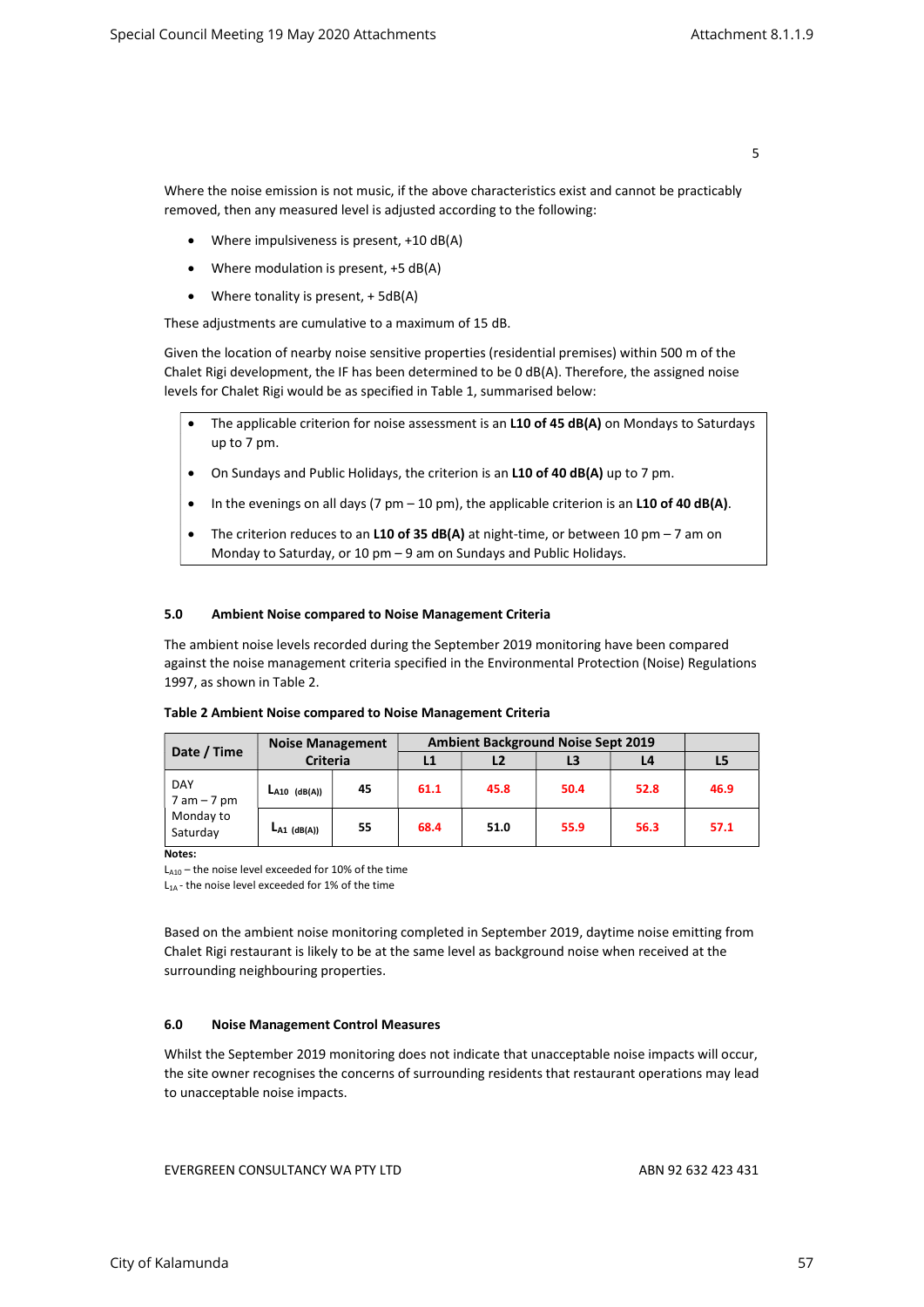The owner is committed to minimising any disruption to the surrounding community and has elected to adopt a series of management control measures to reduce noise levels during restaurant operations and alleviate community concerns.

Management controls can be described as:

| <b>Operational</b> | Operating hours, scheduled servicing and deliveries |  |
|--------------------|-----------------------------------------------------|--|
| Conditional        | Managerial training, use limitations                |  |
| Physical           | Fixed barriers, landscaping, signage                |  |
| Mechanical         | Timed lighting, automatic doors                     |  |

As part of the general management policies and procedures of the restaurant, these controls will be assessed for their effectiveness at regular intervals and will be adjusted or reinforced to ensure they meet their objectives.

#### Physical

Earthworks will be kept to an absolute minimum during installation of the ATU and disposal pipework, and terracing of the sloping irrigation areas required to dispose of wastewater.

## **Operational**

No earthworks are to be carried out outside the hours of 7:30 am – 5 pm Monday – Friday, 10 am – 5 pm on Saturday and Sundays and not at all on Public Holidays.

#### **Conditional**

All contractors are to be made aware of work time limits.

The volume of any music or radios used during the excavation works will be limited to a level above which a normal conversation can be had when stood next to the music source.

## Noise Source: Visitors and Patrons

# **Physical**

Engineering noise barriers have been installed between the internal restaurant area and the deck – these barriers will be lowered after 10 pm to prevent noise escaping from the internal restaurant (external areas will be closed at 10 pm).

External and internal signage to be clearly displayed outlining expected behaviour from visitors and reminding them to be respectful of our neighbours.

Signage to the carparks will remind all visitors to leave the site in an orderly fashion and with quiet regard for our neighbours. The signage will be fixed, clearly visible and illuminated at night.

The owner will maintain existing vegetation surrounding the site to act as a physical barrier to reduce sounds travelling through the valley.

## **Mechanical**

The design of the restaurant includes thick glass windows and automatic glass doors from the indoor restaurant to the balcony area which can be closed to reduce any sound escaping the indoor restaurant.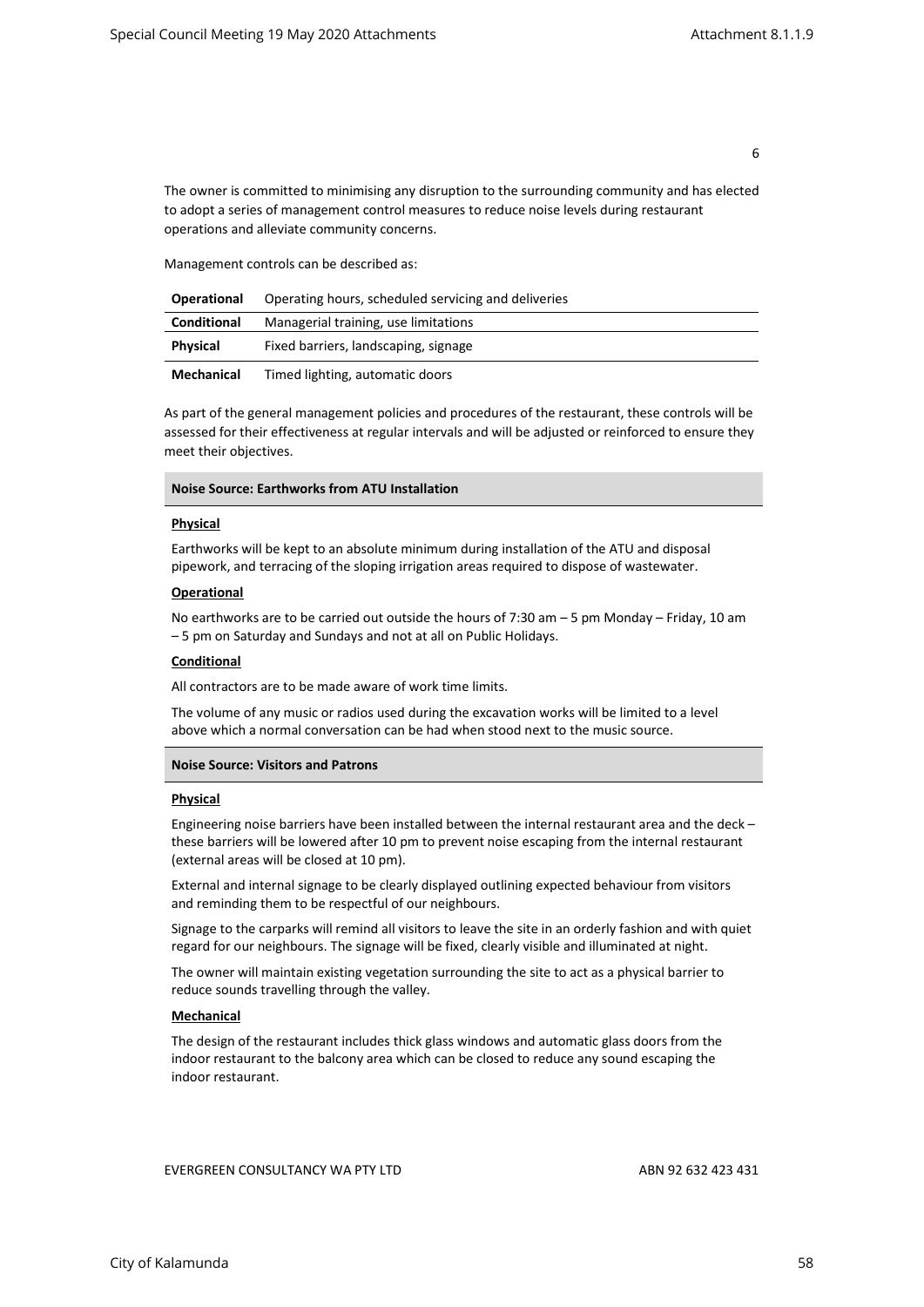## **Operational**

The restaurant's standard operating hours will be limited (refer Section 6) to respect the amenity of immediate neighbours.

The outdoor eating area will not be open to customers until 9 am to ensure external noise is kept to a minimum during the breakfast shift (starting at 7 am).

The outdoor eating area will not be open after 10 pm to ensure external noise is kept to a minimum at night.

Once the restaurant ceases trading, it will remain open for an additional 30 minutes to allow the gradual exit of remaining patrons in a quiet manner rather than ejecting patrons all at once.

The restaurant will telephone and coordinate taxi bookings if required, with visitors waiting inside the venue to prevent patrons waiting and chatting outside.

The manager and staff will monitor the behaviour of visitors and ensure it is acceptable and respectful of other visitors and neighbours. Anyone not confirming to this requirement will be asked to leave the restaurant.

## Noise Source: Entertainment and Music

#### Physical

Engineering noise barriers have been installed between the internal restaurant area and the deck – these barriers will be lowered after 10 pm to prevent noise escaping from the internal restaurant (external areas will be closed at 10 pm).

Internal signage to be clearly displayed in staff-only or contractor-only areas outlining expected operational conditions for any amplified or acoustic music.

## Operational

External amplified music will be limited to 9 am – 6 pm on Mondays to Saturdays and 10 am – 5 pm on Sundays and Public Holidays.

External amplified music will be limited to a 10 Amp limit on the power supply.

When external amplified music is occurring, management will dedicate one staff member to act as a Noise Management Officer to control noise volumes and respond to any noise complaints.

All users of the external amplification system, including staff and contractors, will be informed of the power limitations, function end times and noise restrictions and requirements prior to booking. These limitations will also be clearly indicated in any contracts between performers or contractors.

Internal amplified music will be limited to 9 am – 9 pm on any given day and will generally be maintained as background music (at or below a level where all visitors can easily have a conversation with the music playing in the background).

# Noise Source: Staff and on-site Contractors

## Physical

Engineering noise barriers have been installed between the internal restaurant area and the deck – these barriers will be lowered after 10 pm to prevent noise escaping from the internal restaurant (external areas will be closed at 10 pm).

EVERGREEN CONSULTANCY WA PTY LTD ABN 92 632 423 431

7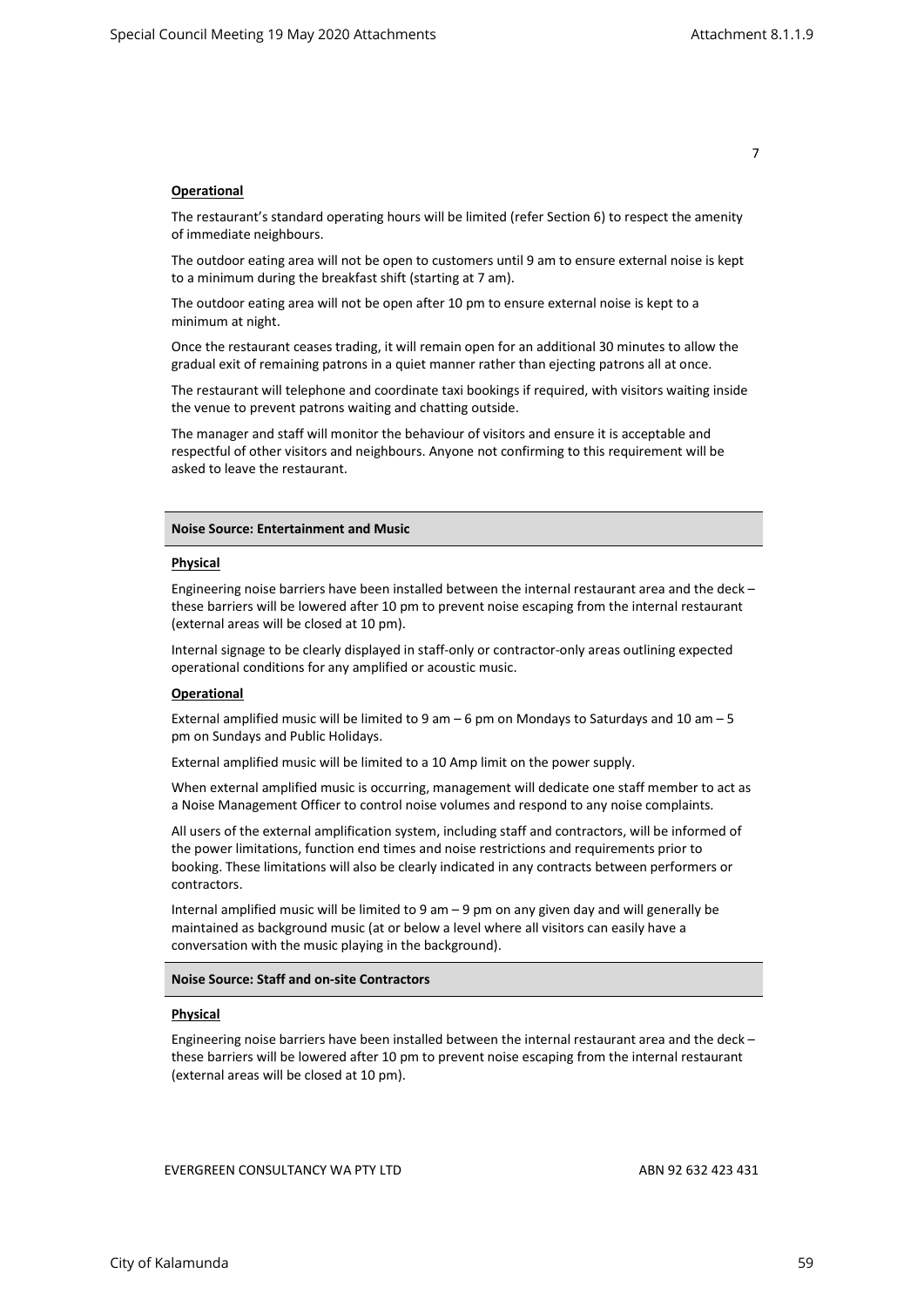External and internal signage to be clearly displayed outlining expected behaviour from staff and reminding them to be respectful of our neighbours.

Signage to the carparks will remind all staff to leave the site in an orderly fashion and with quiet regard for our neighbours. The signage will be fixed, clearly visible and illuminated at night.

## Operational

All staff will be required to display exemplary behaviour at all times whilst at the restaurant – this will form part of their standard condition of employment and performance monitoring.

The manager or supervisor on duty will monitor the behaviour of staff and contractors and ensure it is acceptable and respectful of other staff, visitors and neighbours. All staff will be required to demonstrate exemplary behaviours and high levels of customer service, and to monitor, warn and report any visitor or other staff member displaying behaviours deemed inappropriate or excessive.

## **Conditional**

All staff will be required to adhere to site rules and policies surrounding noise management at all times whilst at the restaurant – this will form part of their standard condition of employment.

Required noise reduction measures will be clearly demonstrated to all staff during their inductions and will be reemphasized at regular staff meetings and performance reviews.

All staff will be asked to sign a declaration to confirm that they understand and will adhere to Chalet's Rigi Noise Management Plan at all times.

#### Noise Source: Deliveries, Servicing and Maintenance

#### Operational

Levels of delivery, service and maintenance and anticipated size of associated vehicles, are considered likely to be on a scale like that seen in other rural agriculture areas surrounding the site e.g. the wineries of the Bickley Valley and Carmel region.

All deliveries, servicing and maintenance of the restaurant or outdoor areas will be limited to normal business hours of 8 am – 5 pm Monday to Friday.

Where possible, deliveries will be scheduled to avoid peak visitor hours. This will be informed once the restaurant starts trading and the owners have a better indication of when peak hours will be. Deliveries and collections will be scheduled regularly so that smaller and less noisy vehicles are able to be used.

#### 7.0 Compliance and Complaint Procedures

The Chalet Rigi owner will be responsible for dealing with any complaints received by the community, neighbours, other stakeholders or regulatory authorities in relation to noise produced by the restaurant.

The owner is committed to minimising any disruption to the surrounding community. All neighbouring properties will be welcomed to make a noise complaint should they feel there is an unacceptable level of noise emitting from Chalet Rigi. Contact details will be provided on the Chalet Rigi website and social media for any neighbours wishing to make a complaint.

All complaints will be dealt with fairly, transparently and respectfully.

Any noise complaints should be directed to Chalet Rigi management immediately upon their receipt.

 A compliance register will be established and will be made available upon request for review should any noise complaints be lodged with the City of Kalamunda. The compliance register will detail: